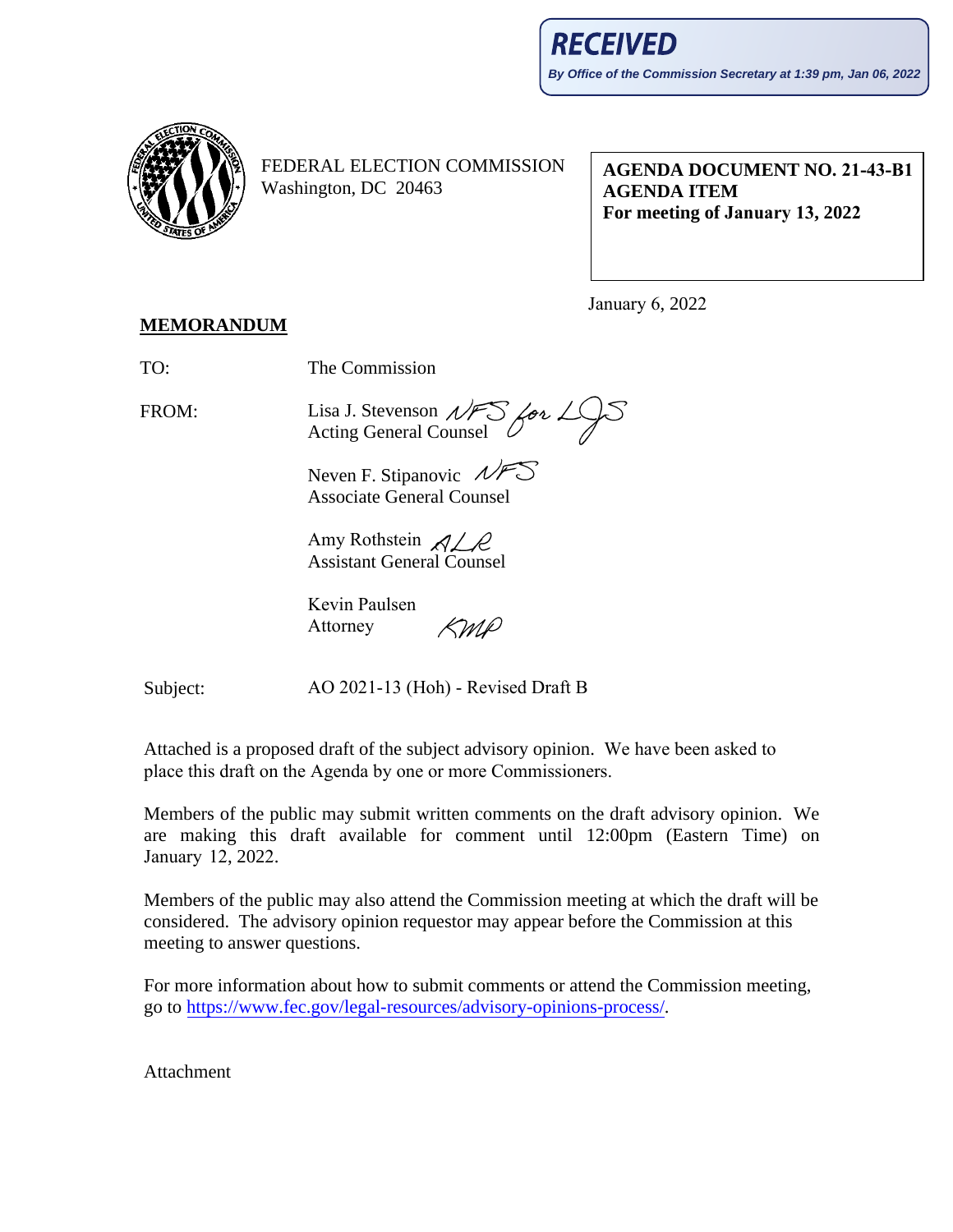|  |  |  | <b>ADVISORY OPINION 2021-13</b> |  |
|--|--|--|---------------------------------|--|
|--|--|--|---------------------------------|--|

- $\frac{2}{3}$
- Matthew P. Hoh
- 
- 4 339 E Pine Ave **REVISED DRAFT B**  Wake Forest, NC 27587

6 Dear Mr. Hoh:

| $\overline{7}$ | We are responding to your request for an advisory opinion asking whether the                    |
|----------------|-------------------------------------------------------------------------------------------------|
| $8\,$          | Federal Election Campaign Act, 52 U.S.C. §§ 30101-45 (the "Act"), and Commission                |
| 9              | regulations recognize your government-provided disability benefits as "earned income"           |
| 10             | for purposes of receiving a candidate salary from your principal campaign committee.            |
| 11             | The Commission concludes that your disability benefits do not constitute "earned                |
| 12             | income" and, therefore, cannot be used to calculate the amount of any candidate salary          |
| 13             | that you may receive under 11 C.F.R. § 113.1(g)(1)(i)(I) (the "candidate salary                 |
| 14             | regulation").                                                                                   |
| 15             | <b>Background</b>                                                                               |
| 16             | The facts presented in this advisory opinion are based on your letter received on               |
| 17             | October 27, 2021, and your email received on November 12, 2021. <sup>1</sup>                    |
| 18             | You are a Marine Corps combat veteran who has been classified as "100%                          |
| 19             | disabled" by the U.S. Department of Veterans Affairs ("VA"). <sup>2</sup> Accordingly, you have |
| 20             | received non-taxable VA disability benefits for the past several years. Although "being         |
| 21             | classified as 100% disabled by the VA does not limit other income or employment," due           |
| 22             | to your disability you were "unable to earn any money" for most of five years beginning         |

<span id="page-1-0"></span><sup>&</sup>lt;sup>1</sup> Advisory Opinion Request ("AOR").

<span id="page-1-1"></span><sup>2</sup> AOR001.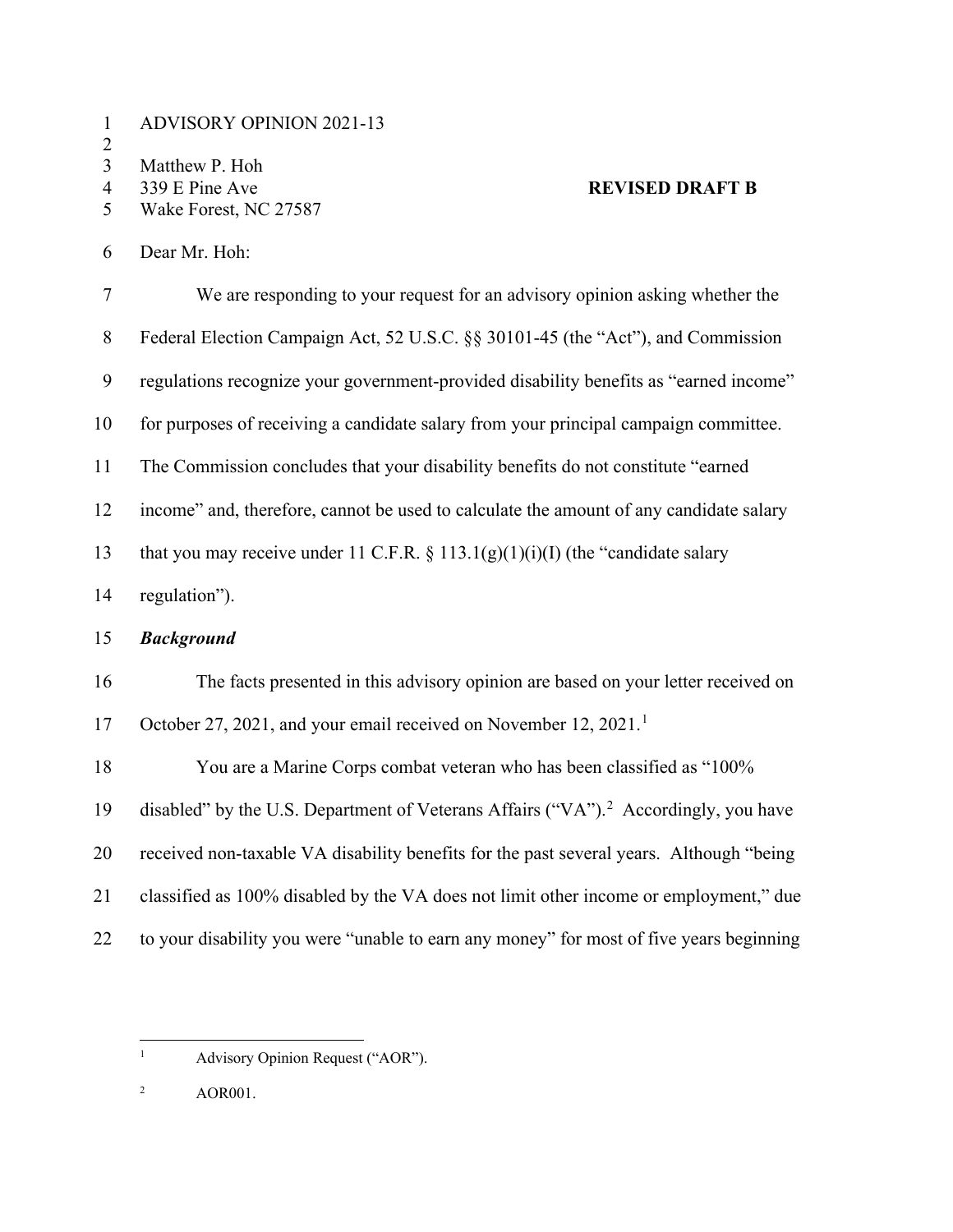| $\mathbf{1}$   | in 2015. <sup>3</sup> In 2020, however, you earned approximately \$5,000 in taxable income as         |
|----------------|-------------------------------------------------------------------------------------------------------|
| $\overline{2}$ | compensation for employment. You anticipate earning approximately \$8,000 in taxable                  |
| 3              | income from employment in 2021. <sup>4</sup>                                                          |
| $\overline{4}$ | You intend to run for the United States Senate in the 2022 election cycle. <sup>5</sup> You           |
| 5              | state that your candidacy will have no impact on your VA disability benefits, and you                 |
| 6              | expect to continue to receive these benefits during your campaign. <sup>6</sup> You are interested in |
| $\tau$         | also receiving a candidate salary from your principal campaign committee once you                     |
| $8\,$          | become eligible under Commission regulations. You are "not interested in receiving a                  |
| 9              | candidate salary greater than \$1,000-\$2,000 a month" from campaign funds, which would               |
| 10             | be less than you expect to receive in VA disability benefits. <sup>7</sup>                            |
| 11             | <b>Question Presented</b>                                                                             |
| 12             | Do your VA disability benefits constitute "earned income" for purposes of the                         |
| 13             | Commission's candidate salary regulation?                                                             |
| 14             | <b>Legal Analysis and Conclusion</b>                                                                  |
| 15             | No, your VA disability benefits do not constitute "earned income" for purposes of                     |
| 16             | the candidate salary regulation. Accordingly, they cannot be used to calculate the                    |

<span id="page-2-0"></span><sup>3</sup> *Id.*; AOR003.

<span id="page-2-1"></span><sup>4</sup> AOR003.

<span id="page-2-2"></span><sup>&</sup>lt;sup>5</sup> *See* Matthew Hoh for Senate, FEC Form 1 (Sept. 23, 2021), [https://docquery.fec.gov/pdf/](https://docquery.fec.gov/pdf/%E2%80%8C247/202109239466978247/202109239466978247.pdf) [247/202109239466978247/202109239466978247.pdf;](https://docquery.fec.gov/pdf/%E2%80%8C247/202109239466978247/202109239466978247.pdf) Matthew Patrick Hoh, Statement of Candidacy, FEC Form 2 (Sept. 9, 2021), [https://docquery.fec.gov/pdf/817/202109099466636817/202109099466](https://docquery.fec.gov/pdf/817/202109099466636817/202109099466636817.pdf) [636817.pdf.](https://docquery.fec.gov/pdf/817/202109099466636817/202109099466636817.pdf)

<span id="page-2-3"></span><sup>6</sup> AOR003.

<span id="page-2-4"></span><sup>7</sup> AOR001.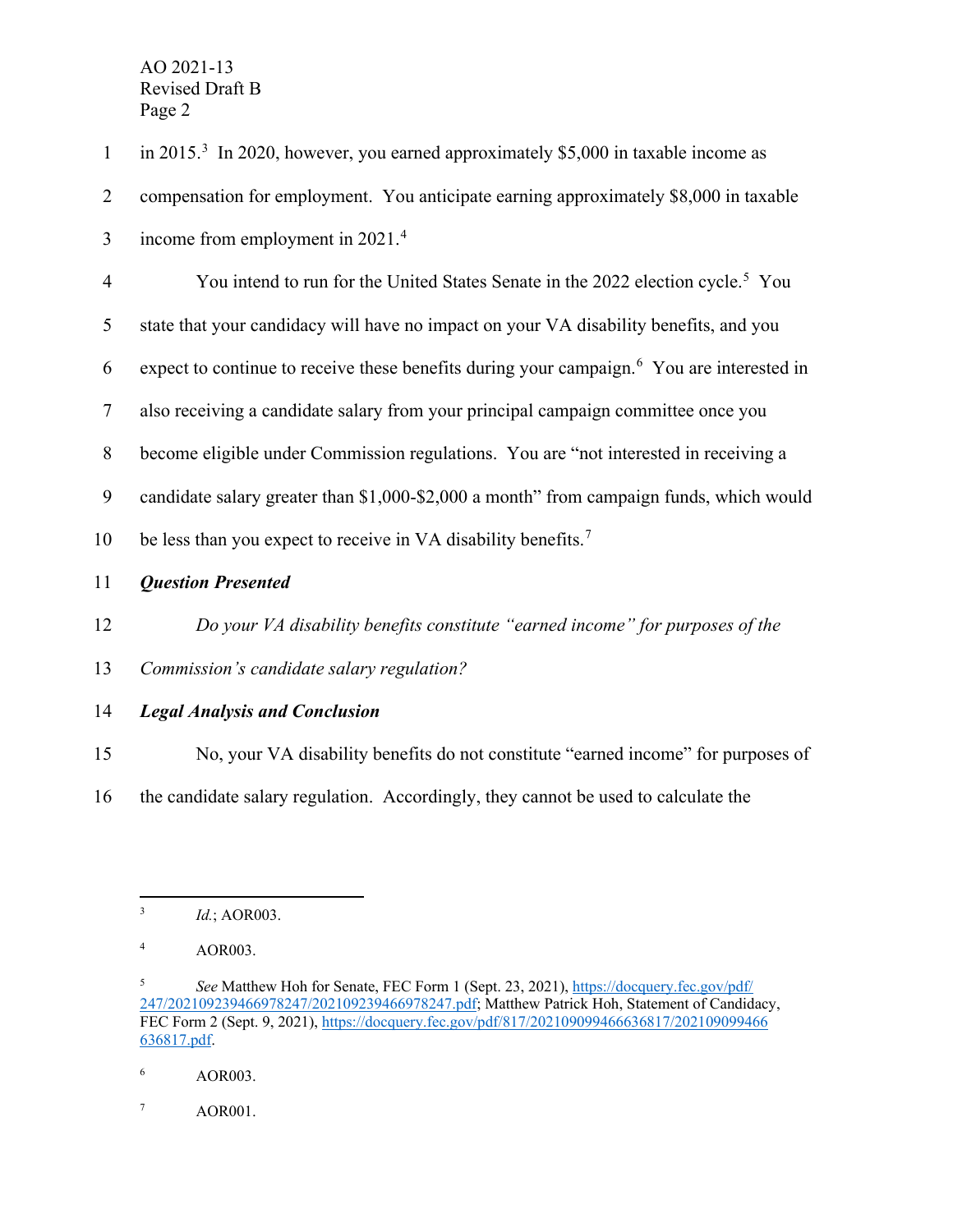1 maximum amount of candidate salary that you may receive from your principal campaign 2 committee.<sup>[8](#page-3-0)</sup>

| 3              | The Act and Commission regulations prohibit any person from converting                             |
|----------------|----------------------------------------------------------------------------------------------------|
| $\overline{4}$ | campaign funds to "personal use." <sup>9</sup> "Personal use" is defined as the use of campaign    |
| 5              | funds "to fulfill any commitment, obligation, or expense of a person that would exist              |
| 6              | irrespective of the candidate's election campaign or individual's duties as a holder of            |
| $\tau$         | Federal office." <sup>10</sup> The Act and Commission regulations provide a non-exhaustive list of |
| 8              | expenses that, when paid using campaign funds, constitute <i>per se</i> conversion of those        |
| 9              | funds to personal use. <sup>11</sup>                                                               |
| 10             | Under Commission regulations, salary payments by a candidate's principal                           |
| 11             | campaign committee to the candidate are <i>per se</i> personal use unless specific requirements    |
| 12             | are met. <sup>12</sup> One of these requirements is that candidate salary payments must not exceed |
| 13             | "the lesser of: the minimum salary paid to a Federal officeholder holding the office that          |
| 14             | the candidate seeks; or the earned income that the candidate received during the year              |

<span id="page-3-0"></span><sup>8</sup> A rulemaking petition to amend the candidate salary regulation is currently pending before the Commission. For the most recent updates on this rulemaking petition, visit [https://sers.fec.gov/fosers/,](https://sers.fec.gov/fosers/) reference REG 2021-01 (Candidate Salaries).

<span id="page-3-1"></span><sup>9</sup> 52 U.S.C. § 30114(b)(1); 11 C.F.R. § 113.2(e).

<span id="page-3-2"></span><sup>10</sup> 52 U.S.C. § 30114(b)(2); *see also* 11 C.F.R. § 113.1(g).

<span id="page-3-3"></span><sup>11 52</sup> U.S.C. § 30114(b)(2); 11 C.F.R. § 113.1(g)(1)(i).

<span id="page-3-4"></span><sup>&</sup>lt;sup>12</sup> 11 C.F.R. § 113.1(g)(1)(i)(I).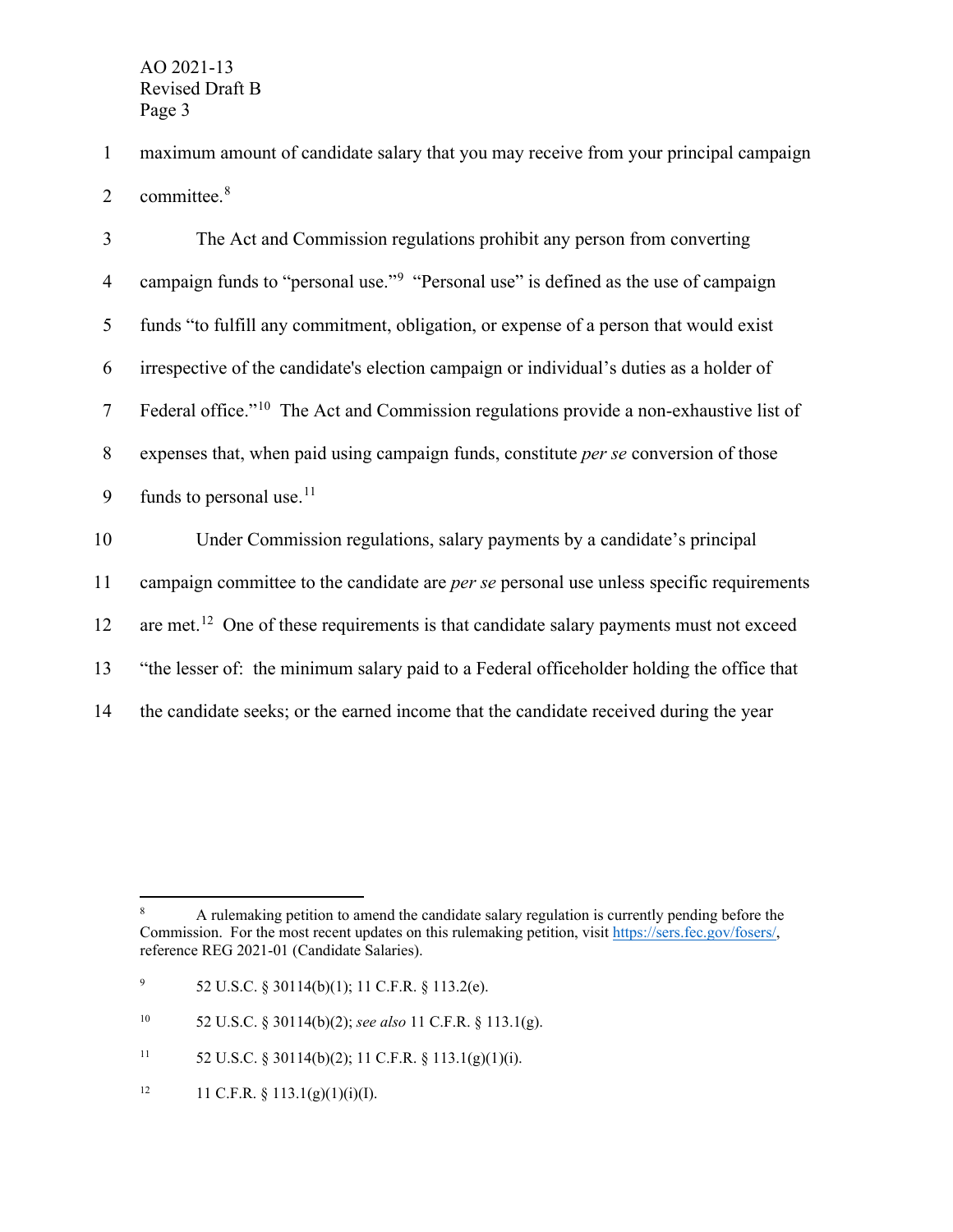| $\mathbf{1}$   | prior to becoming a candidate." <sup>13</sup> Thus, a candidate's "earned income" in the year prior |
|----------------|-----------------------------------------------------------------------------------------------------|
| $\overline{2}$ | to becoming a candidate determines (1) whether the candidate's principal campaign                   |
| $\mathfrak{Z}$ | committee may use campaign funds to pay the candidate a salary (because if the prior                |
| $\overline{4}$ | year's earned income is zero dollars, then the maximum amount of campaign funds that                |
| 5              | could be used to pay the candidate a salary would also be zero dollars), and (2) the                |
| 6              | maximum amount of candidate salary that the committee may pay (if the prior year's                  |
| $\tau$         | earned income is less than the minimum salary paid to a person holding the federal office           |
| 8              | the candidate seeks). Candidates receiving a salary from campaign funds must provide                |
| 9              | "income tax records from the relevant years and other evidence of earned income" to the             |
| 10             | Commission upon request. <sup>14</sup>                                                              |
| 11             | The Act and Commission regulations do not define the term "earned income." As                       |
| 12             | explained below, however, interpreting the term to include VA disability benefits would             |
| 13             | be inconsistent with the use of the term in the Act and Commission regulations, its                 |
| 14             | commonly understood meaning, and the purposes of the candidate salary regulation.                   |
| 15             | A. Use of "earned income" under the Act and Commission regulations.                                 |

<span id="page-4-1"></span><span id="page-4-0"></span><sup>&</sup>lt;sup>13</sup> *Id.* The candidate salary regulation also imposes the following requirements: (1) The salary must be paid from the candidate's principal campaign committee funds; (2) any income that the candidate earns from any other source must be counted against the minimum annual salary for the office the candidate seeks; (3) salary payments must be computed on a pro rata basis; (4) the salary must not be paid before the date of the filing deadline for access to the primary election for the office the candidate seeks (or January 1<sup>st</sup> of each even-numbered year in states that do not conduct primaries); and (5) salary payments must cease when the recipient is no longer a candidate for public office (*i.e.*, the candidate loses the primary or general election or otherwise withdraws from the race).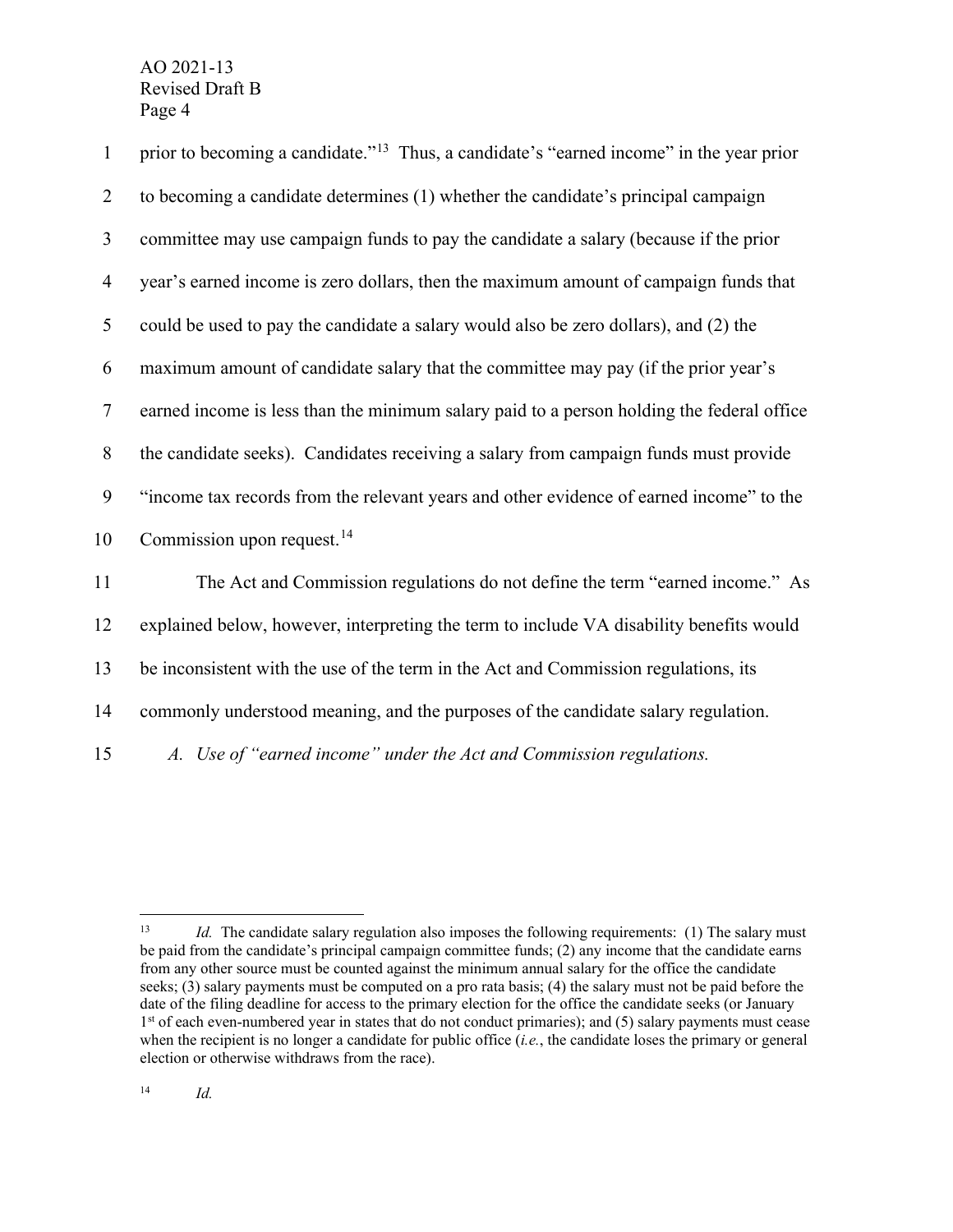| $\mathbf{1}$   | In defining "personal funds," the Act lists "earned income" along with "salary" as                  |
|----------------|-----------------------------------------------------------------------------------------------------|
| $\overline{2}$ | income derived from employment, <sup>15</sup> and as distinct from more passive forms of income     |
| $\mathfrak{Z}$ | resulting from dividends, bequests, trusts, personal gifts, stock sales, and lottery                |
| $\overline{4}$ | proceeds. <sup>16</sup> Similarly, Commission regulations typically use the term "earned income" in |
| 5              | the context of employment. For example, the regulatory definition of "personal funds"               |
| 6              | generally follows the definition in the Act by grouping "earned income that the candidate           |
| $\tau$         | receives from <i>bona fide</i> employment" and "salary." <sup>17</sup> Further, in determining the  |
| $8\,$          | maximum salary that a principal campaign committee may pay to a candidate, the federal              |
| 9              | officeholder-salary calculation must be reduced by "[a]ny earned income that [the]                  |
| 10             | candidate receive[d] from salaries or wages from any other source." <sup>18</sup> These references  |
| 11             | to "earned income" in the Act and Commission regulations indicate that the term refers to           |
| 12             | compensation for services rendered in an employment context.                                        |
| 13             | B. Commonly understood meaning of "earned income."                                                  |
| 14             | Interpreting "earned income" as compensation paid in exchange for a person's                        |
| 15             | time and labor is also consistent with the term's commonly understood meaning. For                  |
|                |                                                                                                     |

<span id="page-5-0"></span>16 example, Black's Law Dictionary defines "earned income" as a subset of "income" that

<sup>&</sup>lt;sup>15</sup> "The term 'personal funds' means an amount that is derived from . . . income received during the current election cycle of the candidate, including— a salary and other *earned income from bona fide employment.*" 52 U.S.C. § 30101(26)(B)(i) (emphasis added).

<span id="page-5-1"></span><sup>16</sup> 52 U.S.C. § 30101(26)(B)(ii)-(vii); *see also* 11 C.F.R. § 100.33(b)(2)-(7).

<span id="page-5-2"></span><sup>&</sup>lt;sup>17</sup> 11 C.F.R. § 100.33(b)(1) (emphasis added).

<span id="page-5-3"></span><sup>18</sup> *Id.* § 113.1(g)(1)(i)(I) (emphasis added). *See also id.* § 9003.2(c)(3)(ii) (defining "personal funds" to include "[s]alary and other earned income from *bona fide* employment" in regulations implementing Presidential Election Campaign Fund Act, 26 U.S.C. §§ 9001-12); *id.* § 100.54(c) (referring to employee's "earned leave time" in determining whether compensating employee who renders personal services without charge to political committee is contribution); *id.* § 9411.1(a)(3) (referring to "Limitations" on Outside Earned Income, Employment and Affiliations for Certain Noncareer Employees").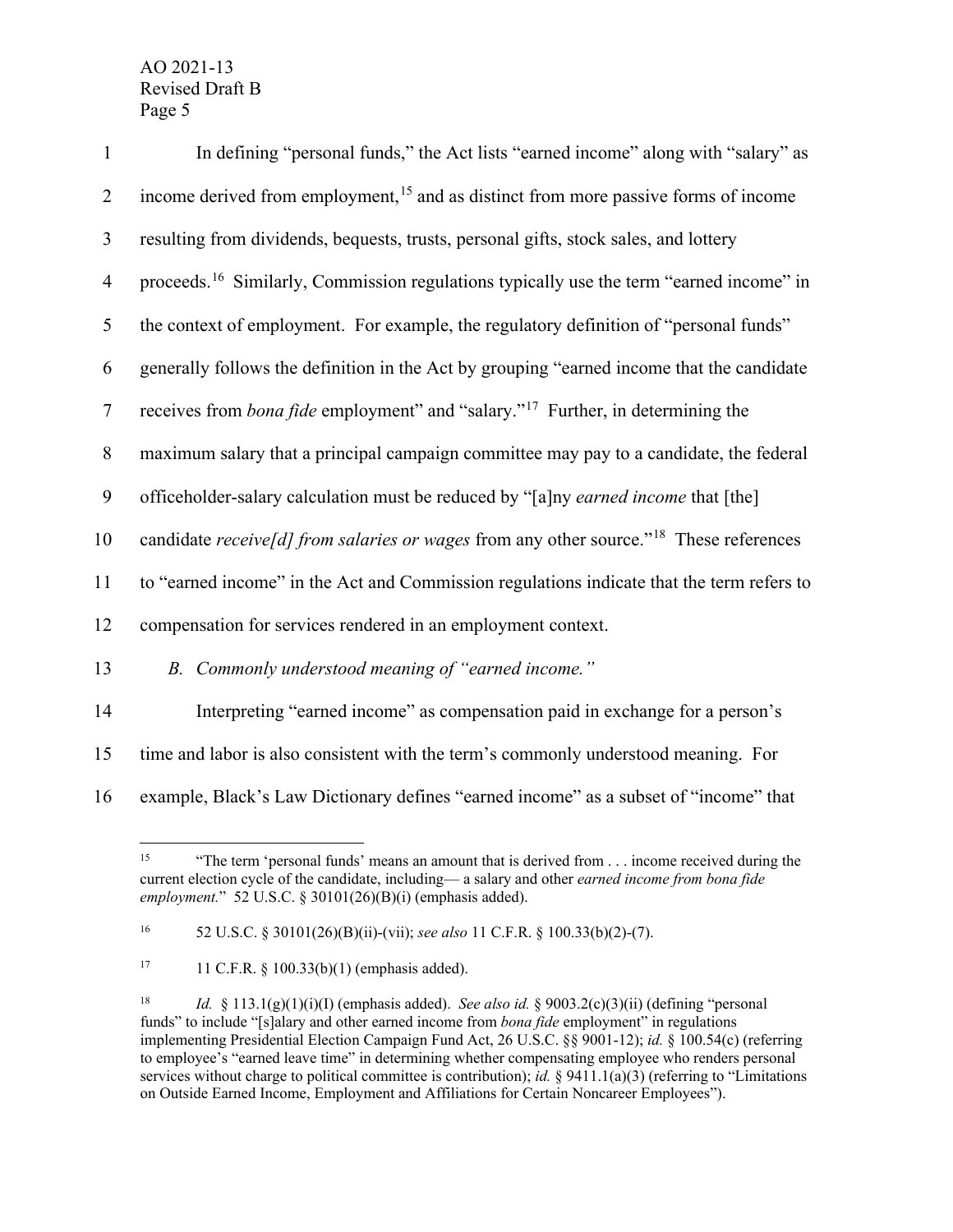| 1              | includes "[m]oney derived from one's own labor or active participation; earnings from                |
|----------------|------------------------------------------------------------------------------------------------------|
| 2              | services." <sup>19</sup> Further, the Oxford English Dictionary describes "earned income" as         |
| 3              | "income derived from paid work, esp[ecially] as contrasted with [income] derived from                |
| $\overline{4}$ | property, interest payments, etc."20                                                                 |
| 5              | In addition, the treatment of VA benefits for other purposes is informative. The                     |
| 6              | Internal Revenue Service ("IRS") excludes VA benefits from "earned income." <sup>21</sup>            |
| 7              | Similarly, guidance from both the House and Senate Ethics Committees direct Members                  |
| 8              | of Congress and congressional candidates to exclude government benefits such as VA                   |
| 9              | disability benefits from earned income when filing their financial disclosure reports. <sup>22</sup> |
| 10             | C. Purpose of the candidate salary regulation.                                                       |

<span id="page-6-0"></span><sup>19</sup> *Income*, Black's Law Dictionary (11th ed. 2019). *See also earned income*, Merriam-Webster Legal Dictionary,<https://www.merriam-webster.com/legal/earned%20income> (last visited Nov. 17, 2021) ("income (as wages, salary, professional fees, or commissions) that results from the personal labor or services of an individual").

<span id="page-6-2"></span><sup>21</sup> "Earned income" is defined in the Internal Revenue Code as "wages, salaries, tips, and other employee compensation, but only if such amounts are includible in gross income for the taxable year." 26 U.S.C. § 32(c)(2). IRS guidance states that "veterans' benefits paid under any law, regulation, or administrative practice administered by the [VA]" should not be included as income for federal tax purposes. *See* Internal Revenue Service, Pub. 525, Taxable and Nontaxable Income at 16 (Apr. 6, 2021), [https://www.irs.gov/pub/irs-pdf/p525.pdf;](https://www.irs.gov/pub/irs-pdf/p525.pdf) *see also id.* at 18 (Military and Government Disability Pensions). The IRS provided the same guidance in 2002 when the candidate salary regulation was promulgated. Internal Revenue Service, Pub. 525, Taxable and Nontaxable Income at 12 (2002), [https://www.irs.gov/pub/irs-prior/p525--2002.pdf.](https://www.irs.gov/pub/irs-prior/p525--2002.pdf) The Act requires the Commission and the IRS to work together to promulgate "mutually consistent" regulations. 52 U.S.C. § 30111(f). Excluding VA disability benefits from the definition of "earned income" would thus be consistent with the term's commonly understood meaning and the manner in which the IRS appears to characterize these benefits for its purposes.

<span id="page-6-1"></span><sup>&</sup>lt;sup>20</sup> *Earned income*, Oxford English Dictionary Online[, www.oed.com/view/Entry/242656](http://www.oed.com/view/Entry/242656) (last visited Nov. 22, 2021).

<span id="page-6-3"></span><sup>22</sup> *See* U.S. House of Representatives Committee on Ethics, Instruction Guide: Financial Disclosure Statements and Periodic Transaction Reports at 30 (2020), [https://ethics.house.gov/sites/ethics.house.gov/files/documents/CY%202020%20Instruction%20Guide%20f](https://ethics.house.gov/sites/ethics.house.gov/files/%E2%80%8Cdocuments/CY%202020%20Instruction%20Guide%20for%20Financial%20Disclosure%20%E2%80%8CStatements%20and%20PTRs.pdf) [or%20Financial%20Disclosure%20Statements%20and%20PTRs.pdf;](https://ethics.house.gov/sites/ethics.house.gov/files/%E2%80%8Cdocuments/CY%202020%20Instruction%20Guide%20for%20Financial%20Disclosure%20%E2%80%8CStatements%20and%20PTRs.pdf) U.S. Senate Select Committee on Ethics, Financial Disclosure Instructions for Calendar Year 2020 at 13 (Feb. 2021), [https://www.ethics.senate.gov/public/\\_cache/files/1d1f7bc9-14f1-404d-ae6d-ba83395e651b/cy-2020](https://www.ethics.senate.gov/public/_cache/files/1d1f7bc9-14f1-404d-ae6d-ba83395e651b/cy-2020-financial-disclosure-instructions-with-cover--final.pdf) [financial-disclosure-instructions-with-cover--final.pdf.](https://www.ethics.senate.gov/public/_cache/files/1d1f7bc9-14f1-404d-ae6d-ba83395e651b/cy-2020-financial-disclosure-instructions-with-cover--final.pdf)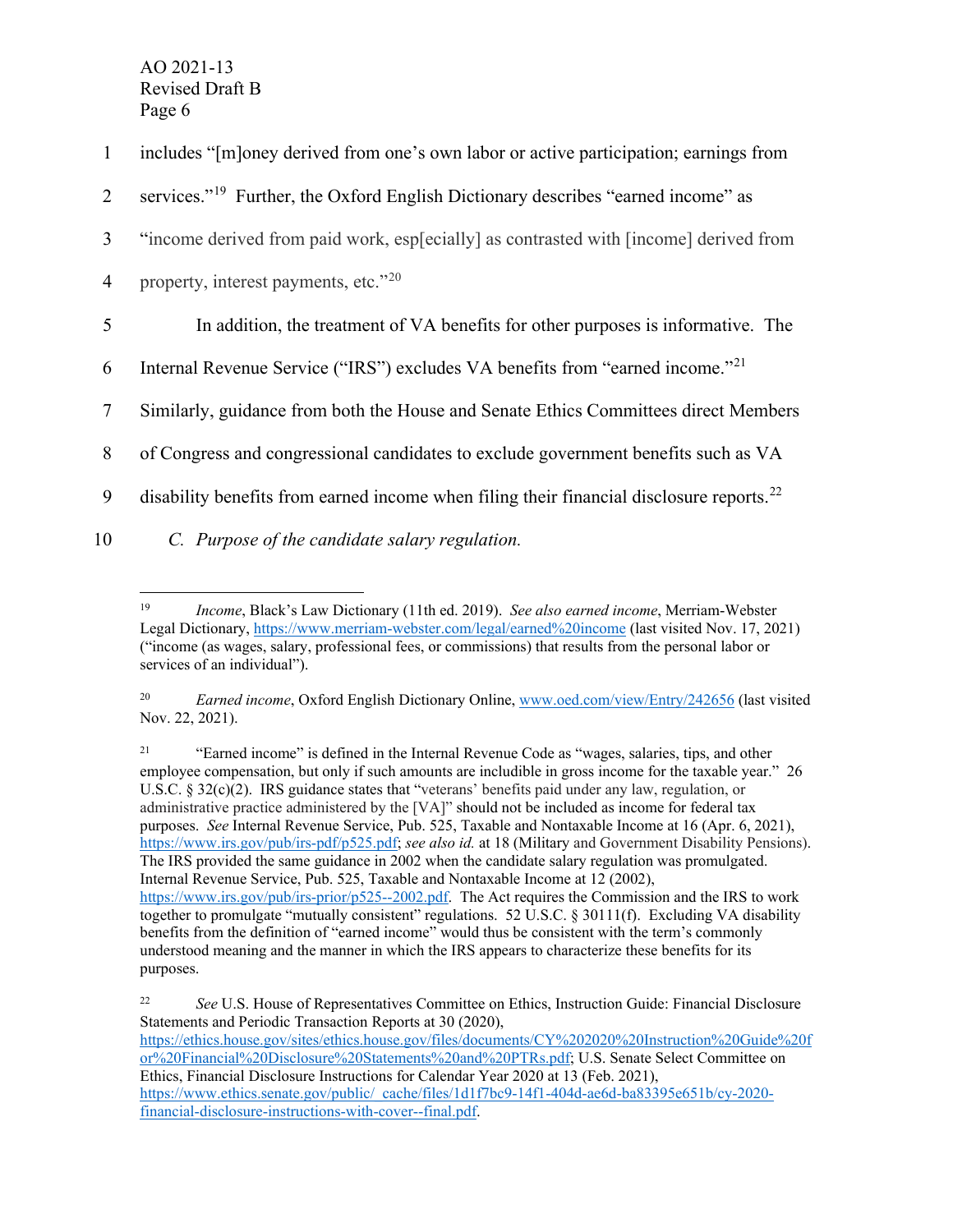| $\mathbf{1}$   | Excluding VA disability benefits from "earned income" would also be consistent                        |
|----------------|-------------------------------------------------------------------------------------------------------|
| $\overline{2}$ | with the purpose of the candidate salary regulation. When the Commission amended its                  |
| $\mathfrak{Z}$ | regulations to permit the use of campaign funds to pay candidate salaries in 2002, it                 |
| $\overline{4}$ | reasoned that "the payment of a salary to a candidate is not a prohibited personal use                |
| 5              | since, but for the candidacy, the candidate would be paid a salary in exchange for                    |
| 6              | services rendered to an employer." <sup>23</sup> This comports with the stated objective of the       |
| $\tau$         | candidate salary regulation: "to compensate candidates for lost income that is foregone               |
| $8\,$          | due to becoming a candidate." <sup>24</sup> You have stated that your VA disability benefits, by      |
| 9              | contrast, are not tied to salary and will continue to be paid throughout your campaign. <sup>25</sup> |
| 10             | Nothing in the history of the candidate salary regulation suggests that the Commission                |
| 11             | intended to include a government benefit with no connection to current employment,                    |
| 12             | which will be conferred without regard to a candidate's campaign, within the scope of                 |
| 13             | "earned income."                                                                                      |
| 14             | In sum, construing the term "earned income" as excluding your VA disability                           |
| 15             | benefits for purposes of the candidate salary regulation would be consistent with the use             |
| 16             | of the term in the Act and Commission regulations, its commonly understood meaning,                   |
| 17             | and the purposes of the regulation. Consequently, the Commission concludes that VA                    |
| 18             | disability benefits are not "earned income" under 11 C.F.R. § 113.1(g)(1)(i)(I) and may               |
| 19             | not be used to calculate any salary that you may receive from campaign funds.                         |

<span id="page-7-0"></span> Disclaimers, Fraudulent Solicitations, Civil Penalties, and Personal Use of Campaign Funds, 67 Fed. Reg. 76,962, 76,972 (Dec. 13, 2002) (emphasis added).

<span id="page-7-1"></span>*Id.*

<span id="page-7-2"></span>AOR003.